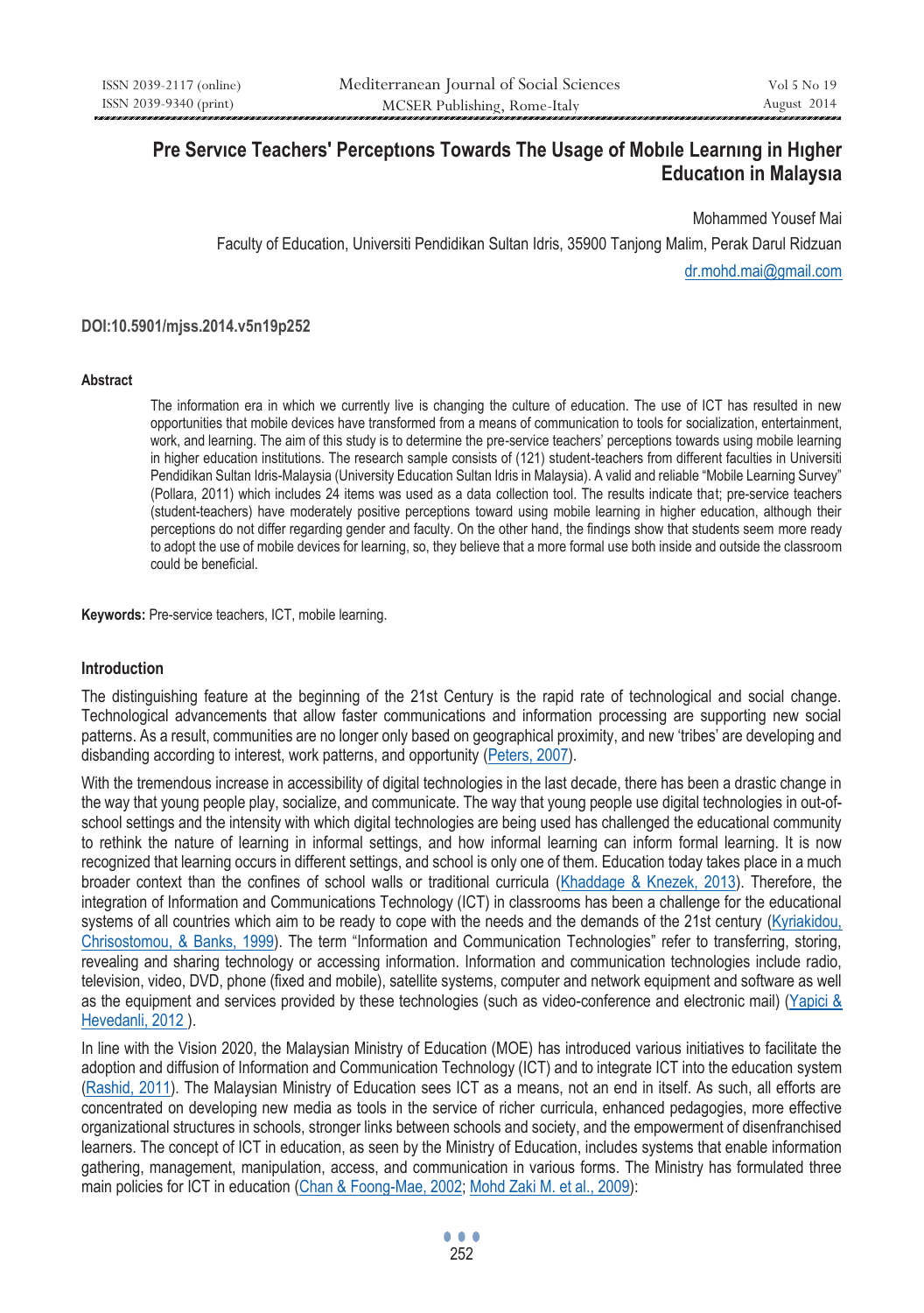| ISSN 2039-2117 (online) | Mediterranean Journal of Social Sciences | Vol 5 No 19 |
|-------------------------|------------------------------------------|-------------|
| ISSN 2039-9340 (print)  | MCSER Publishing, Rome-Italy             | August 2014 |

ICT is for all students, meaning that ICT is used as an enabler to reduce the digital gap between the schools.

Emphasizes the role and function of ICT in education as a teaching and learning tool, as part of a subject as well as a subject by itself.

Emphasizes the use of ICT to increase productivity, efficiency and effectiveness of the management system such as the processing of official forms, timetable generation, management of information systems, lesson planning, financial management and the maintenance of inventories.

A recent rapid advancement in the capabilities of mobile devices along with a decrease in price has enabled the mobile phone to become ubiquitous. According to the International Telecommunication Union 2014, the number of mobile-cellular subscriptions worldwide is approaching the number of people on earth. Mobile cellular subscriptions will reach almost 7 billion by end 2014, corresponding to a penetration rate of 96%. More than half of these (3.6 billion subscriptions) will be in the Asia-Pacific region (Union, 2014). Due to the increased capabilities of most mobile phones, the number of users using their phones to access the Internet is also increasing dramatically. In fact, in many countries, especially developing countries that often lack wired infrastructures, much of the population only uses their mobile phone for Internet access (Pollara, 2011).

The communication and data transfer possibilities created by mobile technologies (mtechnologies) can significantly reduce dependence on fixed locations for work and study, and thus have the potential to revolutionise the way we teach and learn. It not only connects people with information-driven societies effectively, but it offers the opportunity for a spontaneous, personal, informal, and situated learning (Peters, 2007; Y. E. Shih & Mills, 2007)..

According to Pollara (2011) a Mobile device is "Any mobile technology with multiple functions and capabilities, especially the ability to access the Internet'. Pollara also defined a Smartphone as a mobile phone with computer capabilities. Smartphones can download material, access the Internet, take photos and videos, compose and send emails, and download applications that allow users to easily complete various tasks. In this research, a mobile device is "any device that is small, autonomous, and unobtrusive enough to accompany us in every moment of our everyday life, and that can be used for some form of learning such as, iPad, tablets, smart phone,…". On the other hand, mobile learning/mlearning/meducation refers to the use of mobile or wireless devices for the purpose of learning while on the move. Typical examples of the devices used for mobile learning include cell phones, smartphones, palmtops, and handheld computers; tablet PCs, laptops, and personal media players can also fall within this scope (Park, 2011).

# **Theoretical Background**

Through the advancement of mobile technology and their increasing affordability, mobile devices have transformed from a means of communication to tools for socialization, entertainment, work, and learning. The availability of mobile and wireless devices is enabling different ways of communicating. Individuals now have easy and inexpensive access to mobile telephony, and the cost of mobile access to the Internet is steadily reducing. Mobile technologies have enabled a new way of communicating, typified by young people, for whom mobile communications are part of normal daily interaction, who are 'always on' and connected to geographically-dispersed friendship groups in 'tribal' communities of interest (Peters, 2007).

As mobile devices are becoming increasingly ubiquitous, many researchers and practitioners have incorporated the technology into their teaching and learning environments. A mobile learning is a harbinger of the future of learning and its applications range widely, from K–12 to higher education and corporate learning settings, from formal and informal learning to classroom learning, distance learning, and field study (Park, 2011). Mobile learning has grown visibility and significance in higher education (Traxler, 2007).

Mobile learning is a relatively new phenomenon with its theoretical basis still under development. Nevertheless, with the rapid growth of mobile devices throughout the world, the need has emerged from studies of affordances and barriers that might enhance or constrain the adoption of mobile learning in higher education (Khaddage & Knezek, 2013). Researchers have begun to analyze more specific characteristics of mobile learning, including how mobile learning can support learning opportunities, the types of learning and learning activities that can be supported, and the various contexts in which mobile learning can take place. According to Sharples (2006), key characteristics of mobile learning that emerged were as follows:

Enables knowledge building to take place in different contexts.

Provides the ability to gather data unique to the current location, environment, and time (real and situated).

Enables learners construct their own understanding (customized to the individual path of investigation).

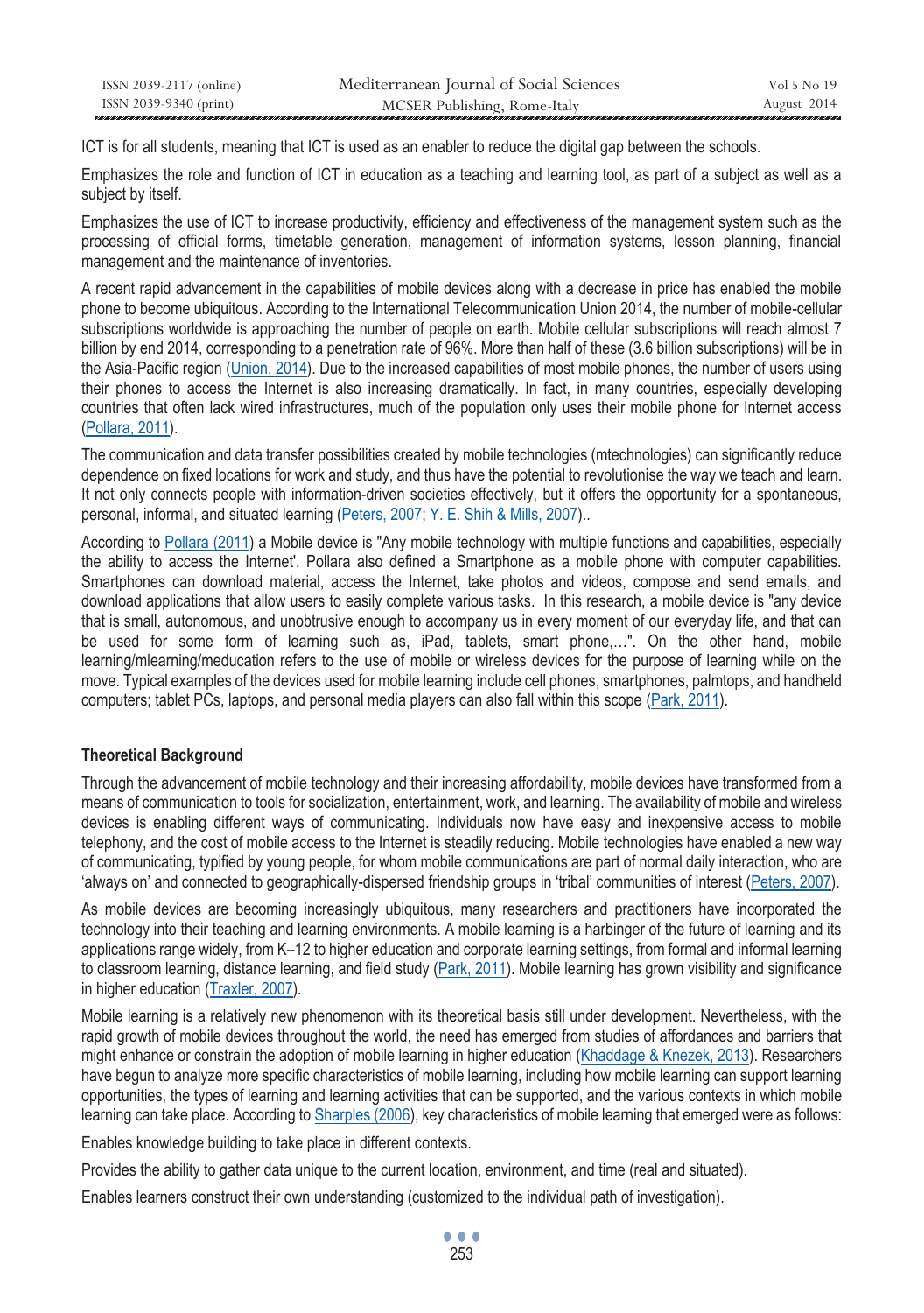| ISSN 2039-2117 (online) | Mediterranean Journal of Social Sciences | Vol 5 No 19 |
|-------------------------|------------------------------------------|-------------|
| ISSN 2039-9340 (print)  | MCSER Publishing, Rome-Italy             | August 2014 |

Changes the pattern of learning or the work activity (supports interactivity).

Supports the use of mobile learning applications which are mediating tools and can be used in conjunction with other learning tools.

Goes beyond time and space in which learning becomes part of a greater whole.

Mobile learning, as a novel educational approach, encourages flexibility; students do not need to be a specific age, gender, or member of a specific group or geography, to participate in learning opportunities. Restrictions of time, space and place have been lifted. Mobile learning facilitates provision of educational opportunities. From a pedagogical perspective, mobile learning will serve a whole new highly mobile segment of society, a reality that could very well enhance the flexibility of the educational process (Aderinoye, Ojokheta, & Olojede, 2007). Peters (2007) say that characteristics of mobile learning must include:

Urgency of learning needs

Initiative of knowledge acquisition

Mobility of learning setting

Interactivity of the learning process

'Situatedness' of instructional activities

Integration of instructional content

It is proving to be a fertile ground for innovation, but it is important to realize that the success of mobile learning will depend on human factors in the use of the new mobile and wireless technologies (Kukulska-Hulme., 2007).

Another classification of mobile learning that might help us towards a definition is due to the suggestion that mobile technologies can relate to six types of learning, or "categories of activity": namely, behaviorist, constructivist, situated, collaborative, informal/lifelong, and support/coordination. The mobile learning may be manifest in the following ways (Guy, 2009; Pollara, 2011):

For behaviorist-type activity, it is the quick feedback or reinforcement element, facilitated by mobile devices.

For constructivist activity, mobile devices enable immersive experiences such as those provided by mobile investigations or games.

For situated activity, learners can take a mobile device out in an authentic context.

For collaborative learning, mobile devices provide a handy additional means of communication and a portable means of electronic information sharing.

For informal and lifelong learning, mobile devices accompany users in their everyday experiences and become a convenient source of information.

Support, or coordination of learning and resources, can be improved by the availability of mobile technologies at all times for monitoring attendance or progress, checking schedules and dates, reviewing and managing – activities that teachers and learners engage in at numerous times during the day.

The concept of mobile education or mobile learning is still emerging and still unclear. How it is eventually conceptualized will determine perceptions and expectations, and will determine its evolution and future. Some advocates of mobile learning attempt to define and conceptualize it in terms of devices and technologies; other advocates define and conceptualize it in terms of the mobility of learners and the mobility of learning, and in terms of the learners' experience of learning with mobile devices (Traxler, 2007).

Early approaches at defining mobile learning focused on technology, for example, saying it was "any educational provision where the sole or dominant technologies are handheld or palmtop devices" (Guy, 2009), or it can be considered as any learning and teaching activity that is possible through mobile tools or in settings where mobile equipment is available. It is obvious that those definitions of mobile education/m-learning define it purely in terms of its technologies and its hardware, namely that it is learning content delivered or supported solely or mainly utilizing mobile computing devices such as personal digital assistants (PDAs), smartphones or wireless laptop PCs. Similarly, (Caudill, 2007; Traxler, 2007).

These definitions, however, are constrained, techno-centric, and tied to current technological instantiations. We, therefore, should seek to explore other definitions that perhaps look at the underlying learner experience and ask how mobile learning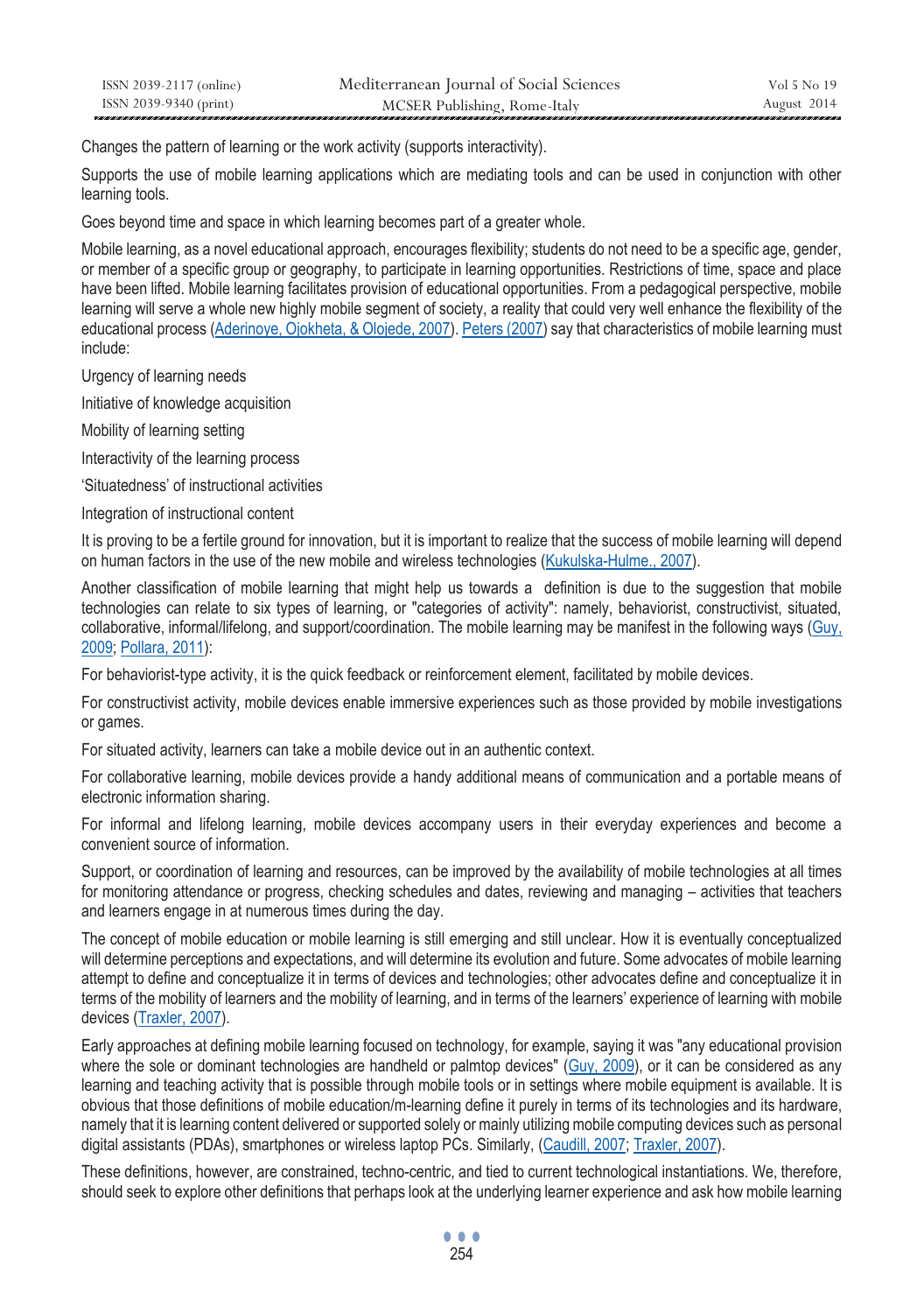differs from other forms of education, especially other forms of e-Learning. Caudill (2007) cite multiple definitions of m-Learning, including:

The point at which mobile computing and e-Learning intersect to produce an anytime, anywhere learning experience.

Mobile learning is a form of education whose site of production, circulation, and consumption is the network.

M-learning is as a process of coming to know, by which learners in cooperation with their peers and teachers, construct transiently stable interpretations of their world.

Mobile Learning- (M-Learning) The process of using a mobile device to access and study learning materials and to communicate with fellow students, instructors or institutions. Mobile learning can be done anytime, anywhere (Pollara, 2011).

The common thread of all these above definitions is that they incorporate the use of mobile technology to facilitate the transfer and acquisition of knowledge in the learning process.

Researchers suggested that there are three ways in which learning can be considered mobile: (1) learning is mobile in terms of space; (2) in different areas of life; and (3) with respect to time. It is clear that mobile learning systems should be capable of delivering educational content to learners anytime and anywhere they need it (Aderinoye et al., 2007). In general, we can conclude that mobile learning is the use of any mobile or wireless device for learning indoor or outdoor. It is any service or facility that supplies a learner with electronic learning materials that aids their acquisition of knowledge, regardless of location and time.

Cox (2013) contended that over the last decades the balance between teacher and learner roles in engagement with IT has shifted from the teacher in the classroom more toward the learner inside and outside the classroom. Therefore, researchers are interested in collaborative learning, students' appreciation of their own learning process, consolidation of learning, and ways of helping learners to see a subject differently than they would have done without the use of mobile devices. Otherwise, there is awareness that the new technologies may have a role in reducing cultural and communication barriers, and that they are altering attitudes and patterns of study (Kukulska-Hulme., 2007). Different teachers will have different conceptions of teaching and different "styles of teaching" that they will attempt to bring to education. These conceptions of teaching/ styles of teaching may vary from ones primarily concerned with the delivery of content, to ones primarily concerned with supporting students learning. Mobile learning technologies clearly support the transmission and delivery of rich multi-media content (Traxler, 2007).

Early research provides encouraging results for the use of mobile devices to support teaching and learning (Kennedy, Judd, Churchward, Gray, & K.-L., 2008; Kukulska-Hulme, Traxler, & Pettit, 2007), revealing that students became more excited about the learning process and became more engaged active learners rather than passive learnerengaged, activelike to use mobile devices to learn, that students are motivated and engaged while using mobile devices (Al-Fahad, 2009), and that achievement levels increase when students use mobile technologies (K.-P. Shih, Chen, Chang, & Kao, 2010). The findings of the previous studies revealed many promising opportunities and technical challenges for both teachers and students. The positive impact of mlearning integration on student learning includes active engagement, increased time for projects, improved digital literacy, and digital citizenship (Chou, Block, & Jesness, 2012).

The reasons underpinning the use of mobile technology in education have been explored by Kukulska-Hulme (2005), who identified the three main motivations as being:

Improving Access:

To enable students to work in home environments as well as at university.

To take ICT classes to adults who find it hard to attend classes on campus, and to traditionally 'hard to reach' or disadvantaged groups

Changes in teaching and learning:

To enable students to communicate and share ideas effectively, especially in small group collaboration

To support differentiation of student learning needs and personalized learning

To further the use of ICT within the curriculum by direct involvement of students in the data collection process as part of learning 'in the field'

To enable new developments in formative and summative assessment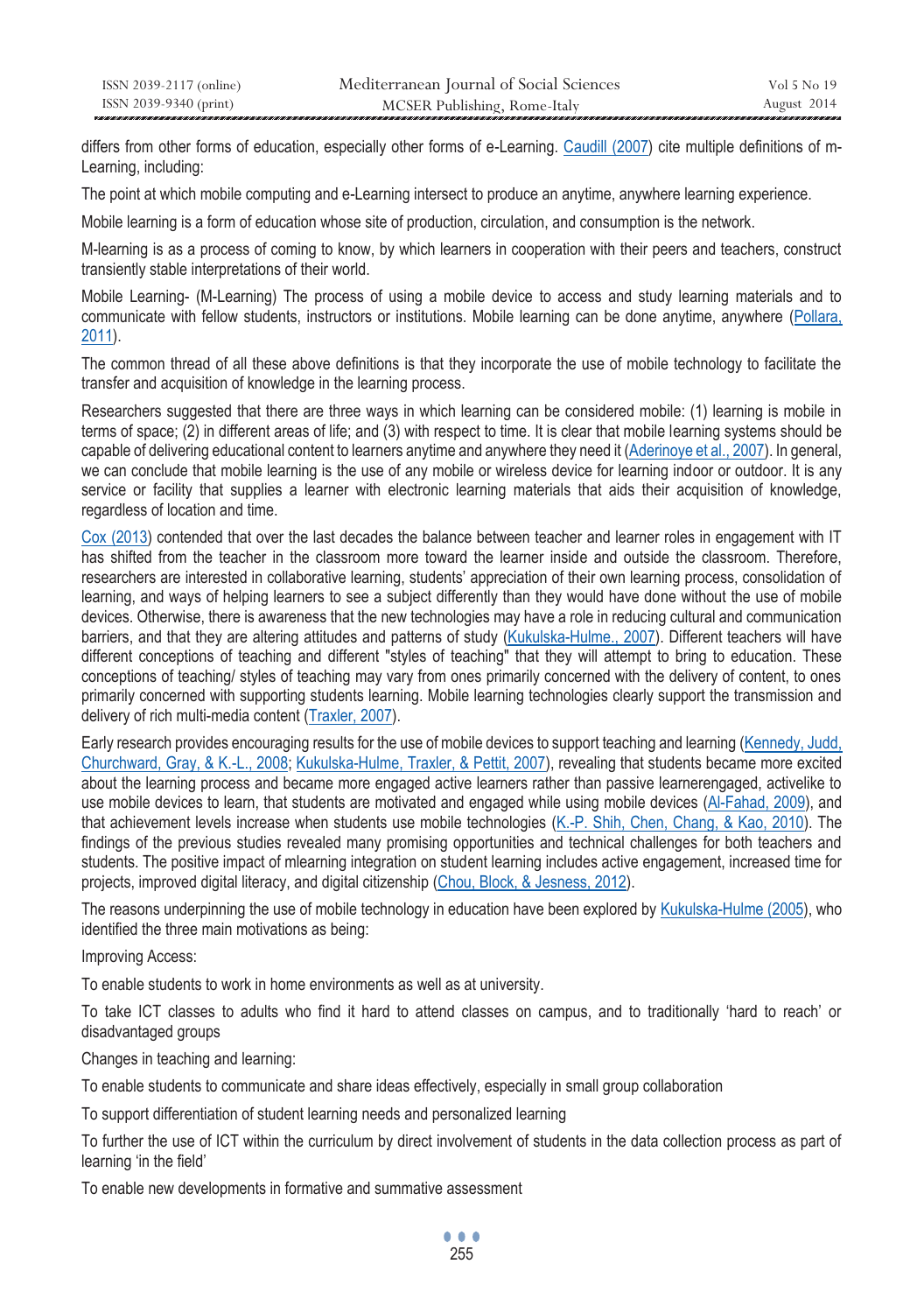To increase motivation and address low interaction levels in large classes

Alignment with institutional or business aims:

To respond to rising student demand for access to ICT facilities

To improve retention and achievement, by improved monitoring of student attendance and by giving immediate and regular feedback to students regarding attendance and progress – teachers were able to do this by having ready access to information on their mobile devices.

Given that m-Learning is a discipline unto itself, there are certain advantages provided in a m-Learning environment that are not present in other kinds of e-Learning. The primary advantage of m-Learning is to provide truly anytime, anyplace learning. What this means for the learner is that they are no longer constrained by static resources. In addition to being able to access resources from anywhere with a mobile device, this ease of transport has other advantages. Perhaps most notably, mobile devices provide users with an interface to their content that is both personalized and secure (Caudill, 2007). According to Lim, Fadzil, and Mansor (2011), the general objectives of mobile learning are to:

Enhance the blend of the learning modes;

Increase the flexibility of learning offered to learners; and

Encourage and support ubiquitous learning (just in time, anytime, anywhere) via mobile technologies.

In a report of more than 25 handheld learning projects, Shuler (2009) found that the report highlights five opportunities to seize mobile learning's unique attributes to improve education. Those key opportunities for mobile learning include:

Encourage " anywhere, anytime " learning: Students can gather and process information outside the classroom to learn in a real-world context.

Reach underserved children: The low cost of a mobile device makes it accessible to low-income families and can help advance digital equity.

Improve 21st-century social interactions: Mobile technologies can promote and foster communication and collaboration; all important skills of the 21st century.

Fit with learning environments: Mobile devices can fit easily into many learning environments and eliminate the barriers associated with large devices.

Enable a personalized learning experience: Mobile devices allow differentiated instruction for diverse learners who can learn at their own pace.

Shuler (2009) remarked that mobile devices might be used to capitalize on the personalization capabilities of the devices that make learning more accessible. Mobile devices have bridged learning in school, afterschool, and home environments. Similarly, Y. E. Shih and Mills (2007) and Pollara (2011) agree that the potential uses of Mobile learing in the classroom can do more than foster communication and aid in the exchange of information. They identify several potential advantages of mobile learning.

Mobile learning helps learners improve their literacy and numeracy skills and to recognize their existing abilities

Mobile learning helps learners to increase their understanding of the material/curriculum content.

Mobile learning may act as a good assessment tool for the students to identify areas where they need assistance and support

Mobile learning can be used to encourage both independent and collaborative learning experiences

Mobile learning helps to combat resistance to the use of ICT and can help bridge the gap between mobile phone literacy and ICT literacy.

Mobile learning helps to remove some of the formality from the learning experience and engages reluctant learners to express themselves and their ideas in a manner that is most comfortable to them.

Mobile learning helps learners to remain more focused for longer periods

Mobile learning helps to raise self-esteem/self-confidence

Mobile learning helps to increase students' motivation.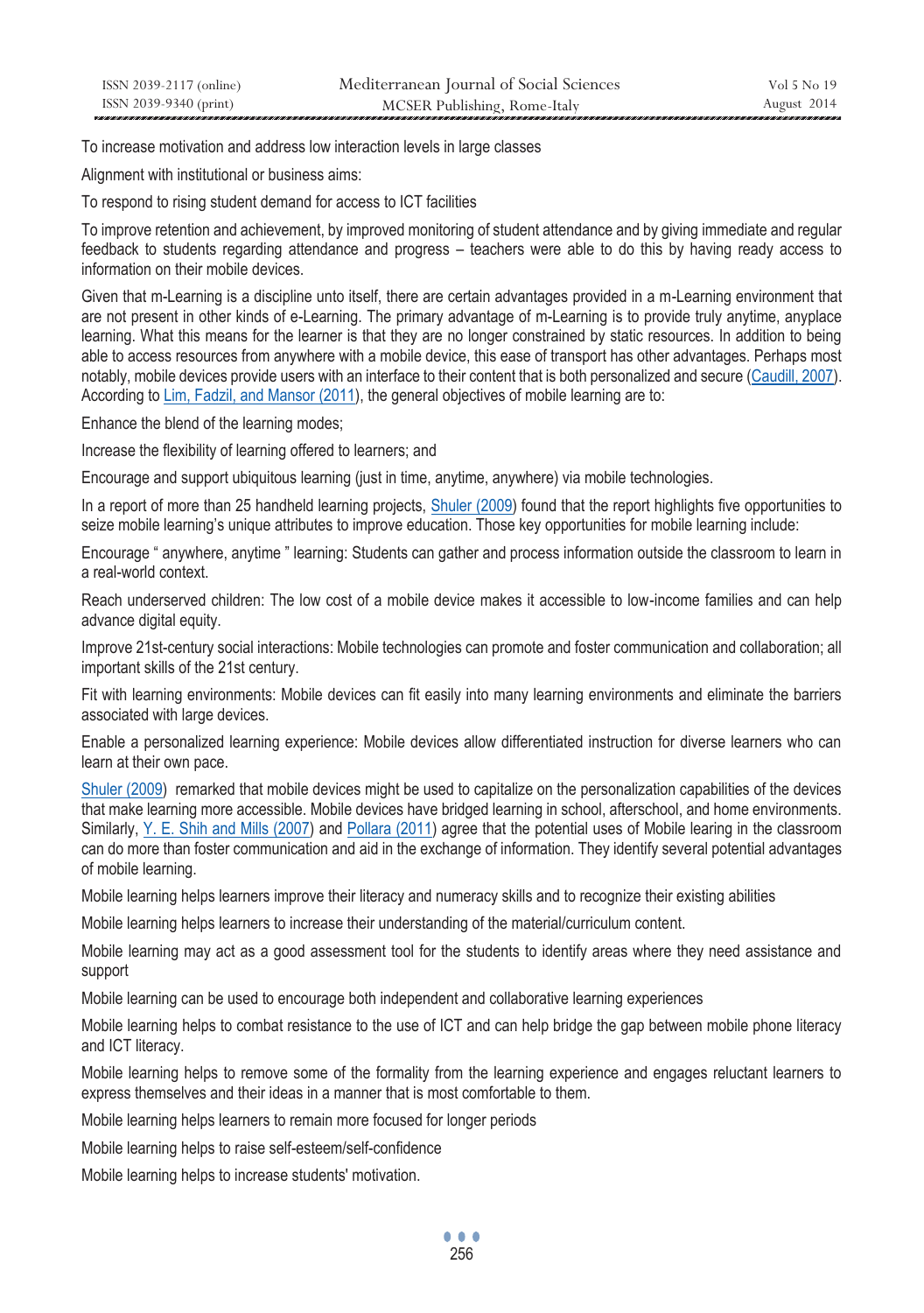| ISSN 2039-2117 (online) | Mediterranean Journal of Social Sciences | Vol 5 No 19 |
|-------------------------|------------------------------------------|-------------|
| ISSN 2039-9340 (print)  | MCSER Publishing, Rome-Italy             | August 2014 |

Mobile devices are becoming increasingly less expensive than purchasing textbooks, desktop, or laptop computers.

A student may use his or her mobile device to podcast, study using virtual flashcards, access the internet, connect to social media, read a poem, respond to a question posed by the teacher, post a comment, blog, or use the device as a calculator.

Games for mobile phones have the potential to support both cognitive and socio-affective learning while aiding in the development of strategic thinking, planning, communication, application of numbers, negotiating skills, group decision making and data handling.

Those advantages are supporting the results of some studies that integrating Mlearning with sound curriculum can contribute to increased student engagement, collaboration, productivity, technology competency, innovation, and critical thinking (Chou et al., 2012). The study done by UNESCO (2012) has shown that mobile learning projects in South Africa have been used to improve teaching system especially teaching biology subjects. Furthermore the study conducted by Utulu and Alonge (2012) in Nigeria revealed that mobile phones were used by students for communicating with lecturer in charge of the course, collect data (recordings), sending emails to lecturers, access Online Public Access Catalogue and share knowledge. Also a study by Kajumbula (2009) in Makerere University-Uganda found that mobile phones were used by students for learning and teaching; for example, students can know whether their marks are missing, dates for tutorials, venues and meeting times with research supervisors.

Since the introduction of educational technologies into classroom settings, teacher education has faced the challenge of improving in-service teacher education and preparing pre-service teachers for successful integration of educational technologies into their teaching and learning practices (Sang, Valcke, Braak, & Tondeur, 2010). Teachers are supposed to acquire the skills and knowledge necessary for ICT use in the learning processes and to use them for such different purposes as professional development, both in their pre-service education period and in their professional life (Yapici & Hevedanli, 2012 ). Teacher learning should equip teachers for 'best practices' in ICT integration that contribute to improving existing teaching practice to achieve the goals of school reform (Ertmer & Ottenbreit-Leftwich, 2009).

### Purpose of the Study

Teachers' perceptions towards ICT is a very important factor that educators ought to consider in implementing ICT in education (Kyriakidou et al., 1999) and it is a major predictor for future ICT use in the classroom (Teo, 2008). The purpose of this study is to understand how student-teachers are currently using mobile devices informally for educational purposes. It will also investigate their perceptions with regard to mobile learning and mobile device use in the classroom. The study will also explore how the formal use of mobile devices inside and outside the classroom could influence student learning, engagement and participation. Finally, the study will examine if student-teachers are ready to adopt the use of mobile devices in the classroom.

The major purpose of this study is to examine student-teachers' perceptions towards using mobile devices in teaching and learning. The following research questions will guide this study:

How do student-teachers currently use their personal mobile devices informally for educational purposes?

What are student-teachers beliefs, ideas or perceptions about the role of mobile in education?

Are there any differences student-teachers' perceptions across their gender?

### **Method**

### **Research Design**

This research is a descriptive in nature; its key purpose is a description of the state of affairs, as it exists at present. Surveys are concerned with describing, recording, analyzing and interpreting conditions that either exist or existed (Kothari, 2004). Therefore, qualitative data were obtained through a survey conducted with pre-service teachers, the gathered data were analyzed using both descriptive and inferential statistics.

### **Participants**

The research sample consist of 121 undergraduate students who studying at eight different faculties in Universiti Pendidikan Sultan Idris-Malaysia (University Education Sultan Idris in Malaysia) in the academic year of 2013-2014 , they were invited to participate in the survey via email that included a link to the web-based survey. The male students ( $n = 24$ ) form 20% of the sample while the female students (n = 97) form 80% of the sample. The mean age was 20.9 years.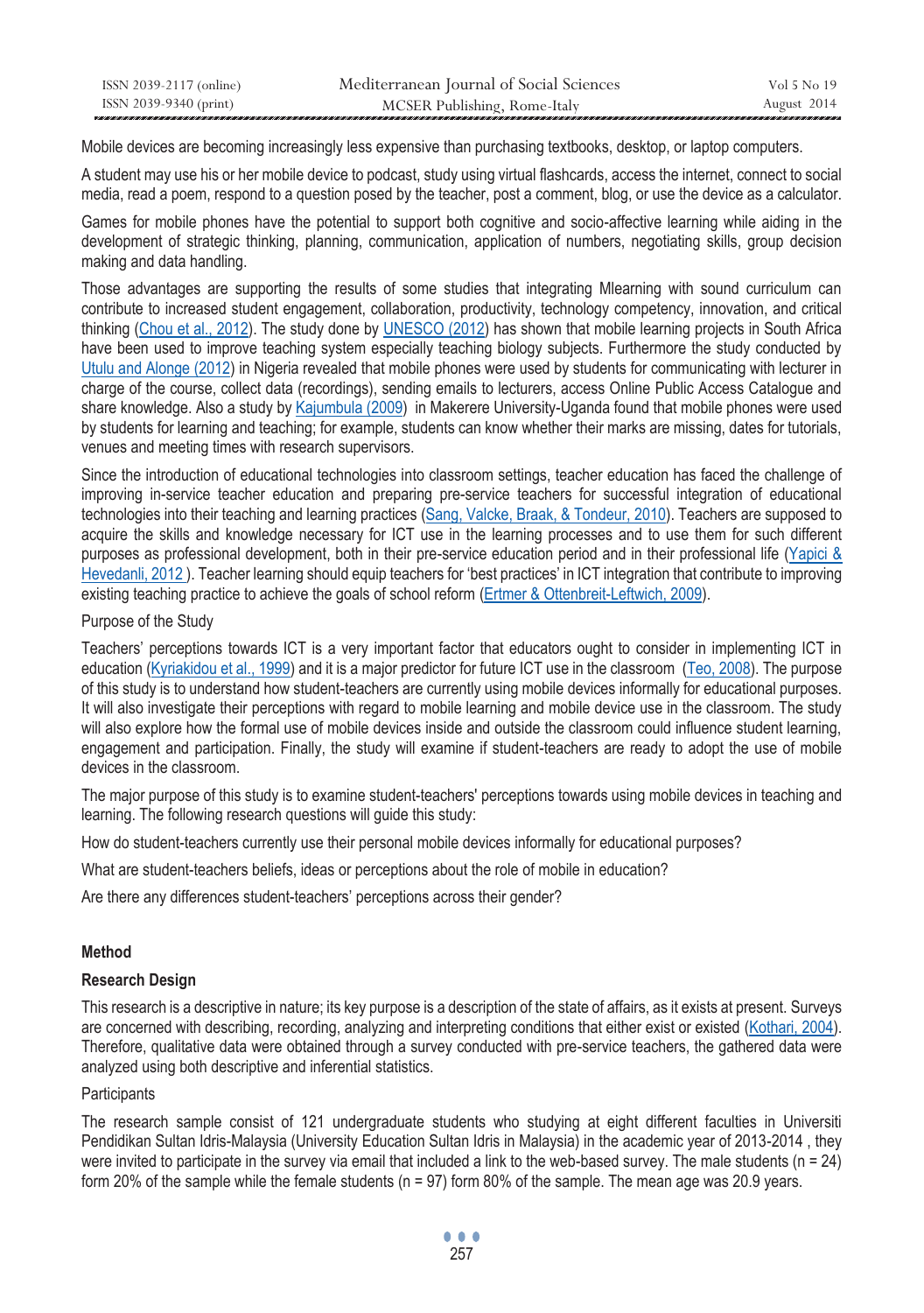### **Materials**

In order to investigate the student-teachers ' perceptions towards mlearning, the researcher adapted this research instrument form "Mobile Learning Survey" developed by Pollara (2011) to survey students' usage, cababilities and perceptions about mlearning. The adapted questionnaire was a Likert-type scale containing 24 items that presented statements of perceptions and current educational use of mlearning was used as a data collection tool. The instrument consists of three sections; section one of a survey contained three demographic questions: age, gender, and college affiliation. Section two of the instrument contains eight common educational tasks that they currently use their mobile devices for. Tasks include: Tasks included: downloading an application to learn something new, accessing an Educational Management System (MyGuru) on a mobile device, texting a classmate about the content of a class, and reading an article on a mobile device. The items in this section are 3 Likert scale (usually, sometimes, never). The third section of the instruments contains 16 questions related to perception. This section divided into three sub-scale: Participation/Engagement (items 1-5), Perceived Usefulness (items 6-11) and Ease of Use (items 12-16). Every item in the third section is 5 Likert scale. Likert scale question comprised five points ranking following: ''strongly agree" (5 points), ''agree" (4 points), ''neutral" (3 points), ''disagree" (2 points), ''strongly disagree" (1 point). Cronbach's alpha, the measure of reliability, was calculated for the scales and subscales for items measured on the five-point Likert scale. Pertaining to the Predicted Student Activity Levels with the Integration of Mobile Devices, "Participation and Engagement" had an alpha of 0.901. The subscales of "Student Acceptance, Perceived Usefulness" and "Ease of Use" had alphas of 0.706 and 0.823 respectively. The overall scale had an alpha of 0.864. All scales and subscales were greater than 0.7, which is considered "acceptable" for exploratory research.

Since the instrument has not been used in the Malaysian cultural background before, the researcher retest the reliability using a sample of (20) undergraduate students in UPSI. The results of Cronbach's Alpha internal consistency coefficient for the overall scale and the sub-categories indicate that the overall scale had an alpha of 0.927 and the three sub-scales had an alpha of 0.78, 0.844 and 0.847 respectively. This means that the instrument has a good reliability and can be used to measure the pre-service teachers' perceptions towards mlearning.

Data Collection Procedures

Quantitative data for this study was collected through an electronic survey. The students were sent an email that explained the purpose of the study and requested participation. All emails contained a link to the survey, which directed users to the site where the survey was being hosted, the electronic survey was constructed so that it could not be submitted unless all questions have been answered.

# **Results**

The main aim of this study is to measure how student-teachers are currently using mobile devices informally for educational purposes. Also, it investigates their perceptions with regard to mobile learning and mobile device use in the classroom. Finally, it examines whether their usage and perceptions differentiated in terms of gender.

### Findings of descriptive Analyses

The second section of the survey asked students to report their use of mobile devices for various educational tasks. Students were able to respond to as many of the questions that they believed applied to their prior use of a mobile device. Table (1) includes the means and standard deviations about student-teachers use of mobile devices on the educational tasks.

The results in table 1 show that student-teachers using their mobile devices to perform all of the functions listed in this section of the survey (the percent of the mean for all the items exceed 50%). The results also show that the studentteachers use of mobile devices is 70.4% (M = 2.112, SD = 0.223). The top performed tasks (engaged in social networking, taken pictures or video, and read an article or assignment) gained a mean percent of 80% or more. The lowest tasks with a mean percent of 60% or less are (look up something that you did not know, texted a classmate about the content, and used your mobile device as a study tool). These results indicate that student-teachers benefit from using their mobile devices to perform the educational task and they avoid any use does not serve the educational mission, such as communicating with others, or even taken pictures or video with mobile device even for an assignment.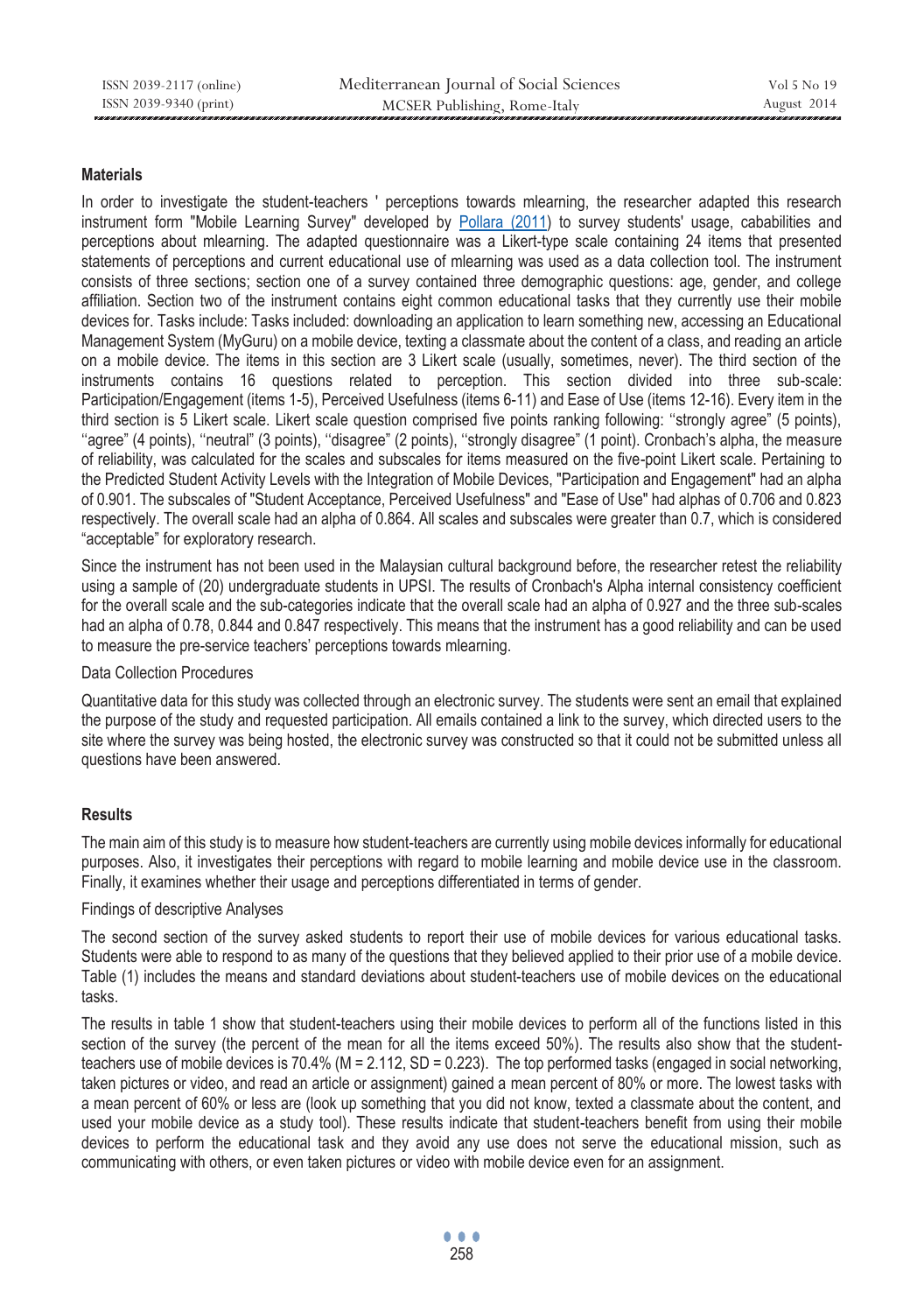| ISSN 2039-2117 (online) | Mediterranean Journal of Social Sciences | Vol 5 No 19 |
|-------------------------|------------------------------------------|-------------|
| ISSN 2039-9340 (print)  | MCSER Publishing, Rome-Italy             | August 2014 |

In the next section of the survey, students were asked about their perceptions with regard to mobile learning and mobile device use in the classroom. Survey items were designed to elicit a response based on a 5-point Likert scale, whereas 1=Strongly Disagree, 2=Disagree, 3=Neutral, 4=Agree, and 5=Strongly Agree. Means and standard deviations were calculated for all items, means above 2.5 indicate a positive response (P), 1.5-2.4 neutral (N) while means below 1.5 indicate a negative response (N) to the question. Table 2 presents the results of the overall scale and the sub-scales of Student-teachers Perception of mlearning.

The results in table 2 show that student-teachers have positive perceptions about Mlearning ( $M = 2.595$ ,  $SD = 0.416$ ). They positively believe about the " Ease of Use of Mobile Learning" (M = 2.724, SD = 0.554) and then the possibility of "Use of Mobile Learning" in the classroom ( $M = 2.643$ ,  $SD = 0.532$ ). Unfortunately, they have a neutral perception about the role of mlearning to engage them to participate in the classroom activities ( $M = 2.407$ , SD = 0.664).

In general, these results indicate that student-teachers believe about the importance of using mobile in education and they assert the usefulness of applying it in the teaching and learning process.

For the first sub-scale of the survey "Student Perception of Participation and Engagement"; students were asked how using their mobile devices could impact their participation and engagement inside and outside the classroom. Means and standard deviations were calculated for all items specifically related to participation and engagement (table 3).

The results in table 3 show that student-teachers believe that students would be more likely to "participate in class" and to "engage in class discussions" if they could use their mobile device in the classroom. This indicates that they have positive perceptions about the role of Mlearning in engaging the students in the learning process. Otherwise, they neutrally believe that the use of mlearning would let them "spend more time on classwork", " be more likely to participate in class activities outside of class time" and " be more likely to ask for help". Students responded neutrally to three items and positively to two items indicating that student participation and engagement would increase if students could use their mobile devices.

Next, students were asked to respond to six questions about their perceived use of mobile devices for educational purposes using the same 5-point Likert scale described above. The means and standard deviations were calculated for each question and the results are reported in the table 4.

Students responded positively to five statements and neutrally for just one item "I would like to be able to participate in discussion forums". The positive statements that respondents most commonly agreed upon support the agreement by using mlearning (see mobile learning incorporated into my classes , view course materials, access Educational Management Systems (e.g. MyGuru) and take quizzes). The positive responses to these items indicate that studentteachers support the usage of mobile devices in their classes and their perceptions of mlearning would increase if students could use their mobile devices.

Finally, students were asked to respond to statements about how much effort it would take and how easy it would be to learn on their mobile device. Table 5 reports the means and standard deviations for each question.

Three of the statements about ease of use elicited a positive response from students indicating that students believe that they could easily perform educational tasks on their mobile devices and that using their mobile devices would make it easier to complete classwork and assignments and enable them to learn an study in places they couldn't normally. This positive perception is supported by the neutral perception about the other two items " It would not require a lot of effort to learn how to use a mobile" and " It would be easier to complete classwork and assignments if I could use my mobile device".

### **Findings of inferential Analysis**

Are there any differences in student-teachers' perceptions across their gender? Considering the different perceptions between male and female teachers, the researcher used t-test for independent samples, the results included in table 6.

The results in table (6) show that female student-teachers' perceptions toward mlearning ( $M = 2.611$ , SD = 0.413) higher than males' perceptions ( $M = 2.529$ ,  $SD = 0.432$ ), but this difference was not significant,  $t(119) = 0.865$ ,  $p = 0.389$ . The same results were for two sub-scales (Student Perception of Participation and Engagement, and Student Perceived Use of Mobile Learning).

Regarding the student-teachers' perceptions towards the " Ease of Use of Mobile Learning"; the results show that female student-teachers' perceptions toward mlearning ( $M = 2.784$ , SD = 0.486) higher than males' perceptions ( $M = 2.483$ , SD = 0.734), this difference was significant,  $t(119) = 2.425$ ,  $p = 0.017$ .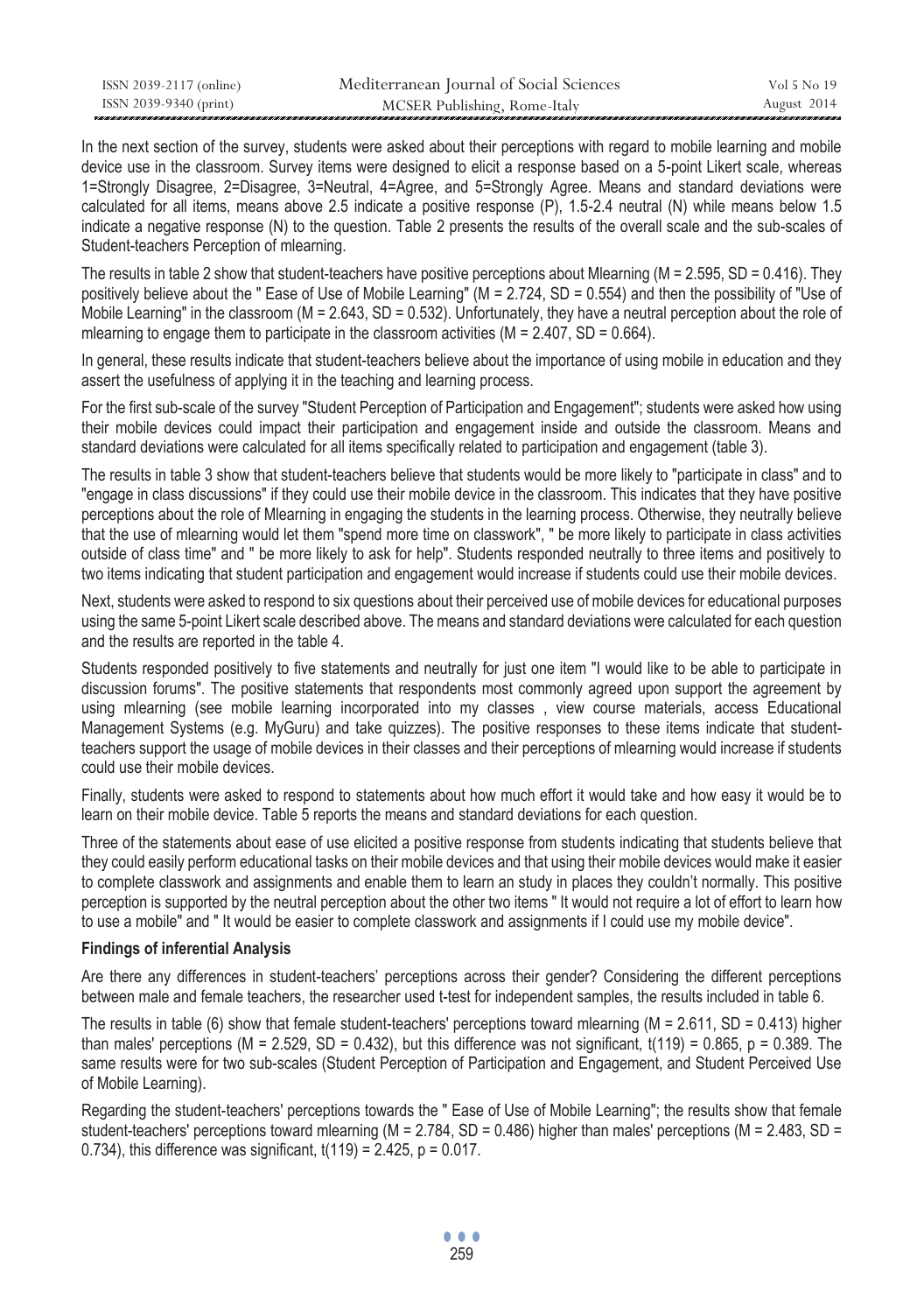### **Discussion**

The purpose of this study was to understand how student-teachers are currently using mobile devices informally for educational purposes and to investigate their perceptions about mobile learning and mobile device use in the classroom. The study also explored how the formal use of mobile devices inside and outside the classroom could impact studentteachers learning, engagement, and participation.

The survey results indicate that students are currently using their mobile devices to perform a variety of educational tasks. In the classroom, students most often performing supplementary activities, organizational tasks, and using their devices to access course materials and information via the Internet. Students are performing similar activities outside the classroom, but are also using devices as study tools and downloading applications to learn concepts related to their courses.

Many students reported downloading applications that contained reference materials (i.e. formulas, definitions, figures, texts) for a particular subject. Most prevalent, however, was the use of the device for accessing information and course materials via the web. Although most students were able to access the Internet through their devices, students agreed that course materials and learning management systems should be more accessible and easily viewable in a mobile format from devices.

How would the formal use of mobile devices impacts student learning, engagement and participation in the classroom? Survey results indicate that student participation would increase if they could be able to use mobile devices in the classroom. The results also reveal that students would be more engaged both inside and outside the classroom if they could use devices to post responses. Students also indicated that the use of mobile devices would allow them to spend more time on classwork.

Based on the results of this study, the researcher offers the following suggestions to support the effective use of mobile technology in learning:

Increased faculty training regarding the capabilities of mobile technology and the potential use in the classroom.

Resource page on the university website with recommendations for mobile applications that may be applicable to students.

Encourging the computer science department or an outside resource to develop course-specific mobile applications that could be used for general education courses.

Future research may want to investigate the attitudes and perceptions of large sample and to examine differences based on region, field of study and age. Additional research could also be done to include in-service teachers and compare their perceptions with pre-service teachers. In addition, researchers may want to investigate if a difference exists with respect to faculty affiliation.

Experimental research would also be beneficial to analyze how the use of specific mobile applications could be used in a classroom or could be used to promote formal and informal learning.

# **References**

Aderinoye, R. A., Ojokheta, K. O., & Olojede, A. A. (2007). Integrating Mobile Learning into Nomadic Education Programmes in Nigeria: Issues and perspectives. International Review of Research in Open and Distance Learning, 8(2).

Al-Fahad, Fahad N. (2009). Students' Attitudes And Perceptions Towards The Effectiveness Of Mobile Learning In King Saud University, Saudi Arabia. The Turkish Online Journal of Educational Technology – TOJET 8(2), 111-119.

Caudill, Jason G. (2007). The Growth of m-Learning and the Growth of Mobile Computing: Parallel developments. International Review of Research in Open and Distance Learning, 8(2).

Chan, By, & Foong-Mae. (2002). ICT in Malaysian Schools: Policy and Strategies. Retrieved 2/6/2014, from http://gauge.ugakugei.ac.jp/

Chou, Chientzu Candace, Block, Lanise, & Jesness, Renee. (2012). A case study of mobile learning pilot project in K-12 schools. Journal of Educational Technology Development and Exchange, 5(2), 11-26.

Cox, M.J. (2013). Formal to informal learning with IT: research challenges and issues for e-learning. Journal of Computer Assisted Learning, , 29, 85–105. doi: 10.1111/j.1365-2729.2012.00483.x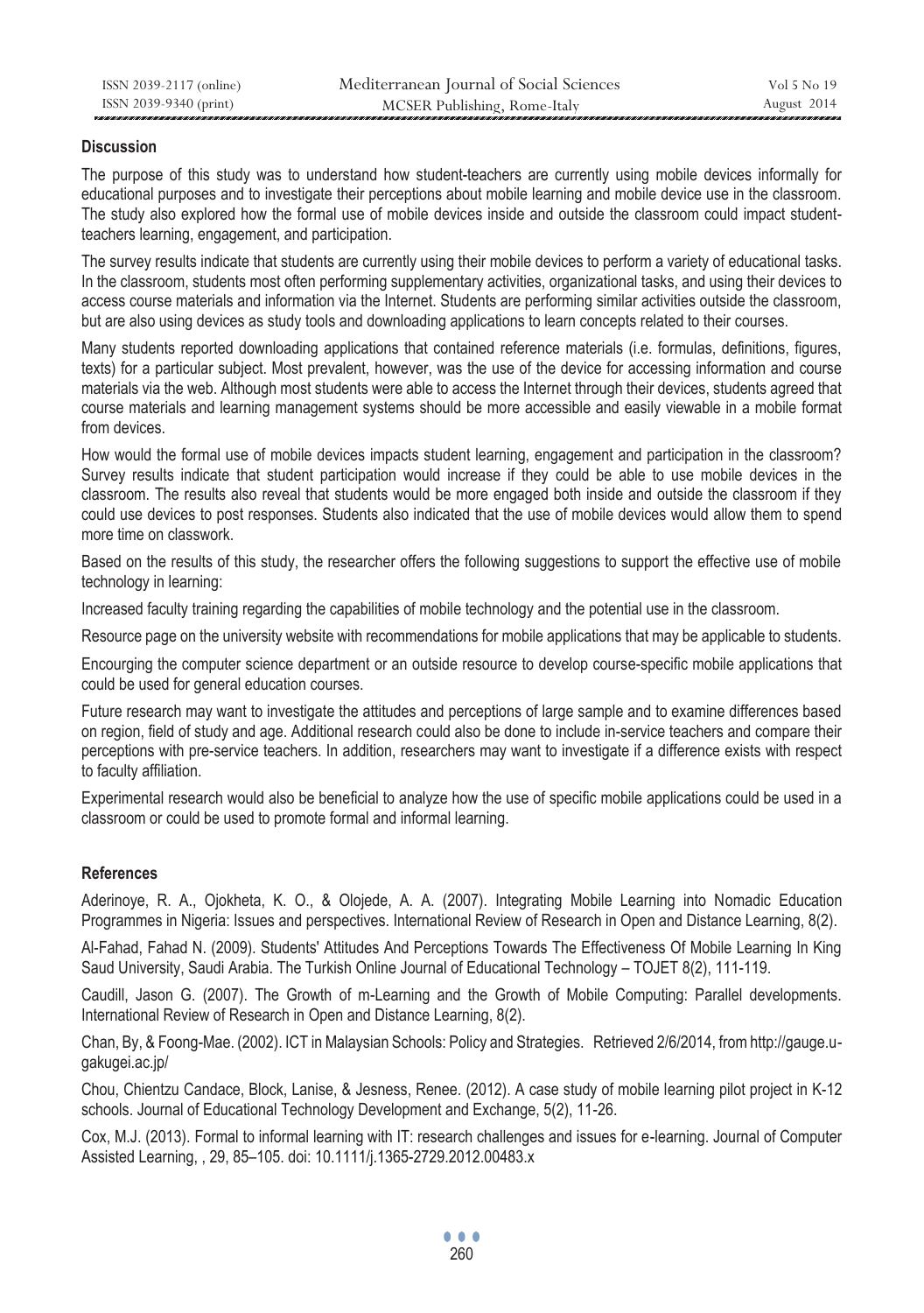| ISSN 2039-2117 (online) | Mediterranean Journal of Social Sciences | Vol 5 No 19 |
|-------------------------|------------------------------------------|-------------|
| ISSN 2039-9340 (print)  | MCSER Publishing, Rome-Italy             | August 2014 |

Ertmer, Peggy A., & Ottenbreit-Leftwich, Anne T. (2009). Teacher Technology Change: How Knowledge, Confidence, Beliefs, and Culture Intersect. 21.05.2014, from http://www.edci.purdue.edu/ertmer/docs/aera09\_ertmer\_leftwich.pdf

Guy, Retta. (2009). The Evolution of Mobile Teaching and Learning. California: Informing Science Press.

Kajumbula, Richard. (2009). Challenges In Implementing A Mobile Short Messaging Service (SMS) Program To Support Distance Education Students At Makerere University, Uganda. Paper presented at the the International Council for Distance Education Conference Maastricht, The Netherlands. www.ou.nl/Docs/Campagnes/ICDE2009/Papers/Final\_Paper\_316.doc

Kennedy, G. E., Judd, T. S., Churchward, A., Gray, K. , & K.-L., Krause. (2008). First year students' experiences with technology: Are they really digital natives? . Australasian Journal of Educational Technology, 24(1), 108-122.

Khaddage, Ferial, & Knezek, Gerald. (2013). Introducing a Mobile Learning Attitude Scale for Higher Education. Paper presented at the X World Conference on Computers in Education, Toruń, Poland.

Kothari, C. R. (2004). Research Methodology: Methods and Techniques: New Age International Publishers.

Kukulska-Hulme, Agnes. (2005). Current uses of wireless and mobile learning - Landscape study on the use of mobile and wireless technologies for teaching and learning in the Post-16 sector. Retrieved 22/06/2014 http://www.jisc.ac.uk/uploaded\_documents/Current%20Uses%20FINAL%202005.doc

Kukulska-Hulme, Agnes, Traxler, John, & Pettit, John. (2007). Designed and user-generated activity in the mobile age. Journal of Learning Design, 2(1), 52-65.

Kukulska-Hulme., Agnes. (2007). Mobile Usability in Educational Contexts: What have we learnt? International Review of Research in Open and Distance Learning 8(2), 1-16.

Kyriakidou, Maria, Chrisostomou, Charalambos, & Banks, Frank. (1999). Primary Teachers' Attitude to the Use of ICT: a comparative study between Cyprus and the UK. Paper presented at the the European Conference on Educational Research, Lahti, Finland

Lim, Tina, Fadzil, Mansor, & Mansor, Norziati. (2011). Mobile Learning via SMS at Open University Malaysia: Equitable, Effective, and Sustainable. . International Review of Research in Open and Distance Learning, 12(2), 122-137.

Mohd Zaki M., Faizal M.A., Erman H., Nazrulazhar B., A., Nor Azman M., & Y., Asrul Nadi. (2009). ICT Development In Malaysia. Paper presented at the Seminar on Information Technology 2009 (SemiT 2009)

Park, Yeonjeong. (2011). A Pedagogical Framework for Mobile Learning: Categorizing Educational Applications of Mobile Technologies into Four Types. International Review of Research in Open and Distance Learning, 12(2), 78-102.

Peters, Kristine. (2007). m-Learning: Positioning educators for a mobile, connected future. International Review of Research in Open and Distance Learning, 8(2).

Pollara, Pamela. (2011). Mobile Learning In Higher Education: A Glimpse And A Comparison Of Student And Faculty Readiness, Attitudes And Perceptions. (PhD), Graduate Faculty of the Louisiana State University and Agricultural and Mechanical College.

Rashid, Adnan Abd. (2011). The Utilization of Information and Communication Technology among Islamic Secondary School Teachers in Malaysia. Sosiohumanika, 4(2), 145-158.

Sang, Guoyuan, Valcke, Martin, Braak, Johan van, & Tondeur, Jo. (2010). Student teachers' thinking processes and ICT integration: Predictors of prospective teaching behaviors with educational technology. Computer and Education, 54, 103- 112.

Sharples, Mike. (2006). Big Issues in Mobile Learning. Report of a workshop by the Kaleidoscope Network of Excellence (M. L. Initiative, Trans.). NOTTINGHAM: UNIVERSITY OF NOTTINGHAM.

Shih, Kuei-Ping, Chen, Hung-Chang, Chang, Chih-Yung, & Kao, Tai-Chien. (2010). The Development and Implementation of Scaffolding-Based Self-Regulated Learning System for e/m-Learning. Educational Technology & Society, 13(1), 80–93.

Shih, Yuhsun Edward, & Mills, Dennis. (2007). Setting the New Standard with Mobile Computing in Online Learning. International Review of Research in Open and Distance Learning, 8(2).

Shuler, Carly. (2009). Pockets of Potential: Using Mobile Technologies to Promote Children's Learning. New York: The Joan Ganz Cooney Center at Sesame Workshop.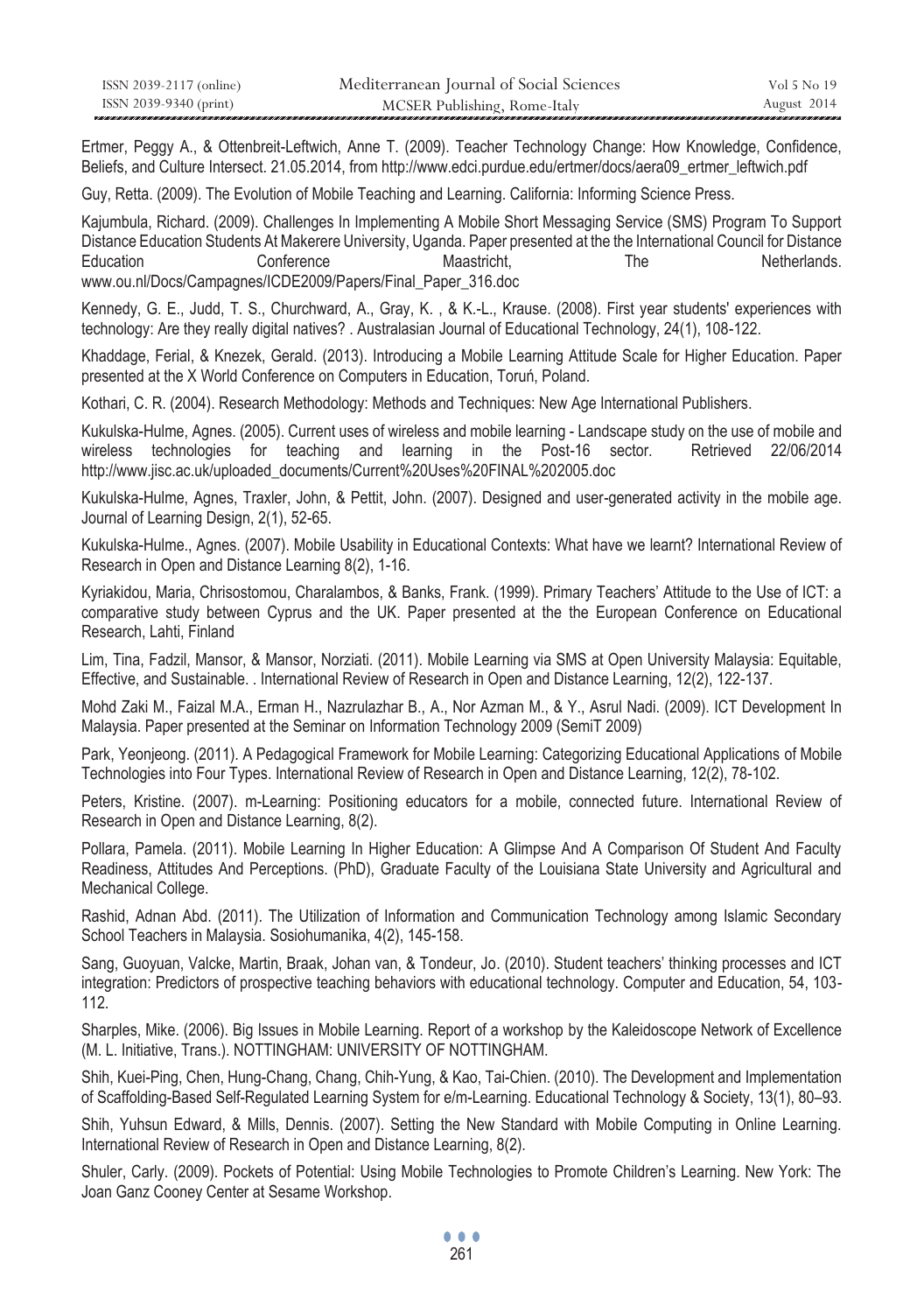| ISSN 2039-2117 (online) | Mediterranean Journal of Social Sciences | Vol 5 No 19 |
|-------------------------|------------------------------------------|-------------|
| ISSN 2039-9340 (print)  | MCSER Publishing, Rome-Italy             | August 2014 |

Teo, Timothy. (2008). Pre-service teachers' attitudes towards computer use: A Singapore survey. Australasian Journal of Educational Technology, 24(4), 413-424.

Traxler, John. (2007). Defining, Discussing, and Evaluating Mobile Learning: The moving finger writes and having writ… International Review of Research in Open and Distance Learning, 8(2).

UNESCO. (2012). Mobile learning for teachers in Africa and the Middle East: Exploring the potentials of mobile technologies to support teachers and improve practices. France: the United Nations Educational, Scientific and Cultural Organization.

Union, International Telecommunication. (2014). The world in 2014, ICT Facts and Figures. Switzerland, Geneva: ICT Data and Statistics Division.

Utulu, Samuel C., & Alonge, Ayodele. (2012). Use of mobile phones for project based learning by undergraduate students of Nigerian private universities. International Journal of Education and Development using Information and Communication Technology (IJEDICT), 8(1), 4-15.

Yapici, İ.Umit, & Hevedanli, Murat. (2012 ). Pre-Service Biology Teachers' Attitudes towards ICT Using In Biology Teaching. Procedia - Social and Behavioral Sciences 64 633 – 638. doi: 10.1016/j.sbspro.2012.11.074

# **Tables**

Table 1. The mean and Std. Dev. about Student-teachers Use of Mobile Devices (N=121)

| Items                                                                                               | Mean  | S.D   | Mean<br>$\%$ |
|-----------------------------------------------------------------------------------------------------|-------|-------|--------------|
| use a mobile device to look up something that you didn't know or didn't understand during<br>class? | 2.455 | 0.632 | 81.8%        |
| engaged in social networking on your mobile device?                                                 | 1.636 | 0.592 | 54.5%        |
| wrote notes on your mobile device to remind yourself of an assignment?                              | 2.273 | 0.658 | 75.8%        |
| texted a classmate about the content of the class?                                                  | 2.455 | 0.592 | 81.8%        |
| taken pictures or video with your mobile device that you used for an assignment?                    | 1.769 | 0.692 | 59.0%        |
| accessed an Educational Management System (e.g. Myguru) on your mobile device?                      | 2.174 | 0.615 | 72.5%        |
| read an article or assignment on your mobile device?                                                | 1.719 | 0.698 | 57.3%        |
| used your mobile device as a study tool?                                                            | 2.413 | 0.679 | 80.4%        |
| <b>Student Use of Mobile Devices</b>                                                                | 2.112 | 0.223 | 70.4%        |

Table 2. The mean and Std. Dev. about Student-teachers Perception of mlearning (N=121)

| Items                                              | Mean    | S.D   | Response |
|----------------------------------------------------|---------|-------|----------|
| Student Perception of Participation and Engagement | 2.407   | 0.664 | N        |
| Student Perceived Use of Mobile Learning           | 2.643   | 0.532 | P        |
| Student Ease of Use of Mobile Learning             | 2 7 2 4 | 0.554 | P        |
| Student Perception of mlearning                    | 2.595   | በ 416 | P        |

Table 3. The mean and Std. Dev. about Student-teachers Perception of Participation and Engagement (N=121)

| Items                                                                           | Mean  |      | Response |
|---------------------------------------------------------------------------------|-------|------|----------|
| I would be more likely to participate in class if I could use my mobile device. | 2.570 | 1419 |          |